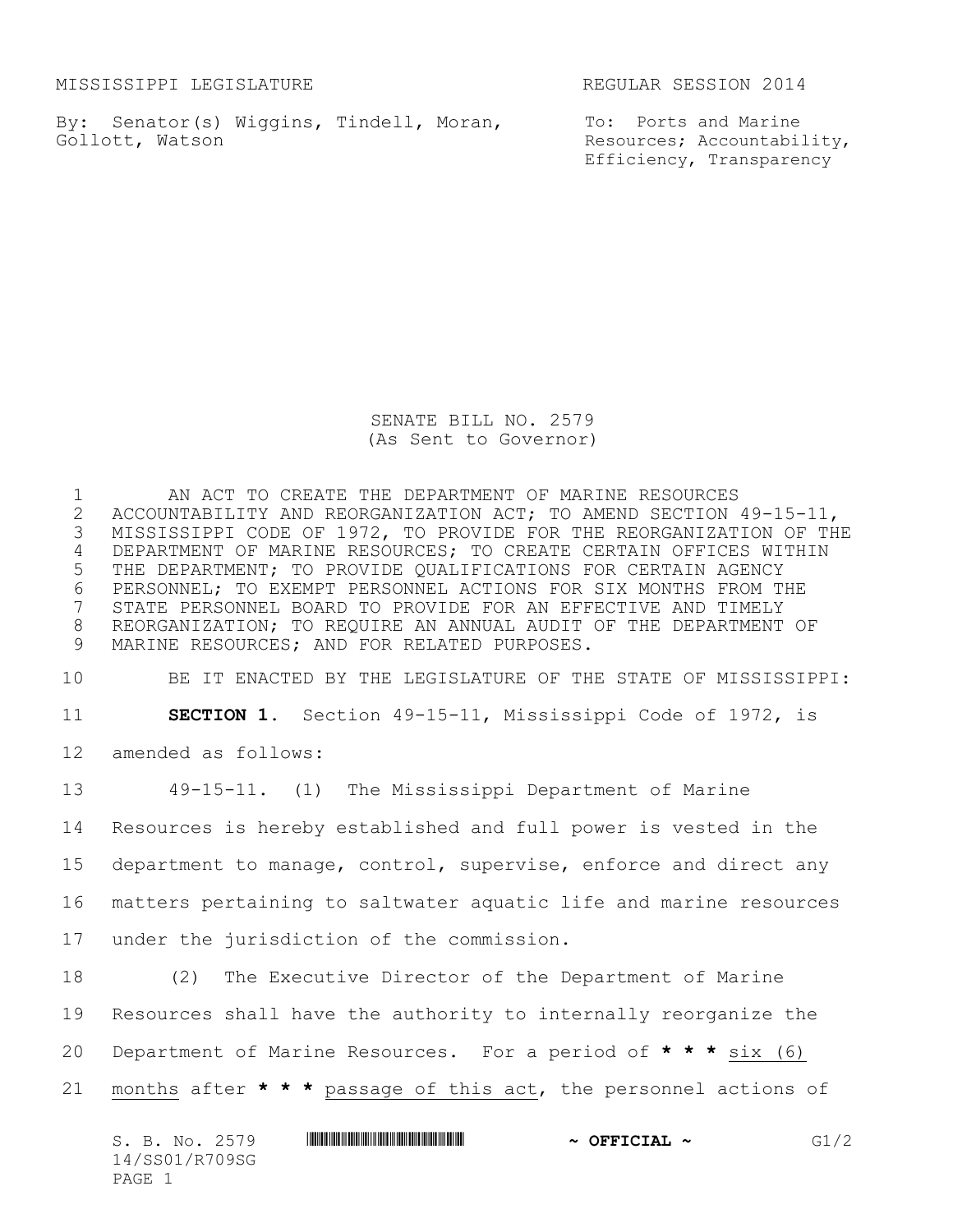S. B. No. 2579 **\*\*\* AND \*\*\* AND \*\*\* \*\*\* OFFICIAL \*\***  the executive director shall be exempt from State Personnel Board rules, regulations and procedures in order to give the executive director flexibility in making an orderly, effective and timely reorganization of the Department of Marine Resources. (3) The department shall be composed of the following offices: (a) Office of Coastal Resources Management; (b) Office of Finance and Administration; (c) Office of Marine Fisheries; (d) Office of Marine Patrol; and (e) Office of Coastal Restoration and Resiliency. Each office shall be composed of the administrative units as set forth in the reorganization plan developed by the executive director. (4) The following agency personnel shall be appointed by the executive director: (a) Chief Financial Officer who shall have a minimum of a Master's degree in Business Administration, Accounting or related field and a minimum of five (5) years' experience in business management or accounting practice. (b) Chief of Marine Patrol who shall be a certified law enforcement officer with a minimum of ten (10) years of law enforcement experience. (c) Chief Scientific Officer who shall have a minimum of a Master's degree in Coastal Sciences or related field with a

14/SS01/R709SG

PAGE 2